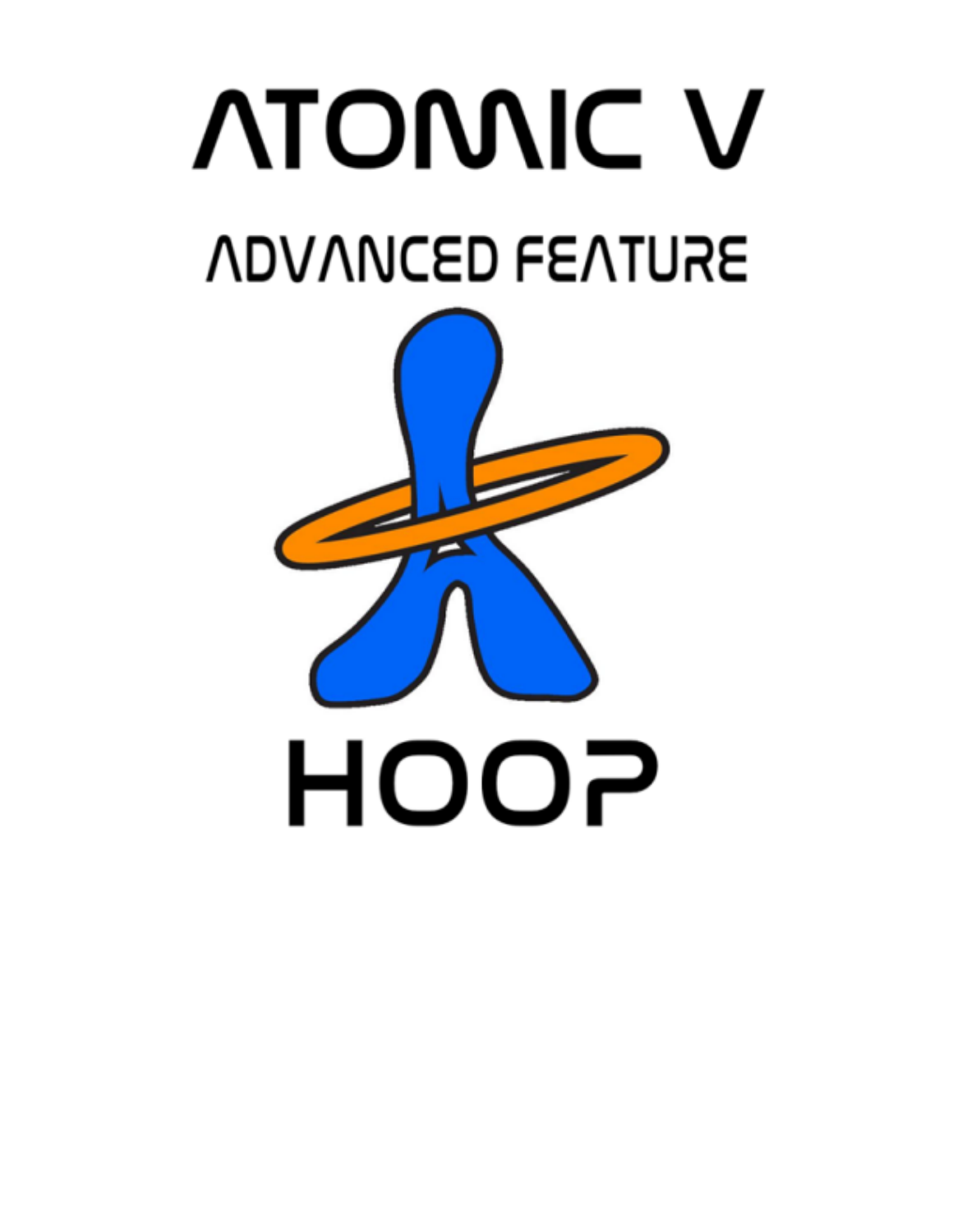

# Thank you!

We appreciate your purchase, which supports our continued development of fun and innovative LED props. We hope that you enjoy our products as much as we enjoy creating them! This smart prop was handcrafted at our workshop in Arvada, Colorado. We back our workmanship with a lifetime warranty. If you experience any problems with this product, visit

# **https://shop.astralhoops.com/pages/service**

or contact us at

# **support@astralhoops.com**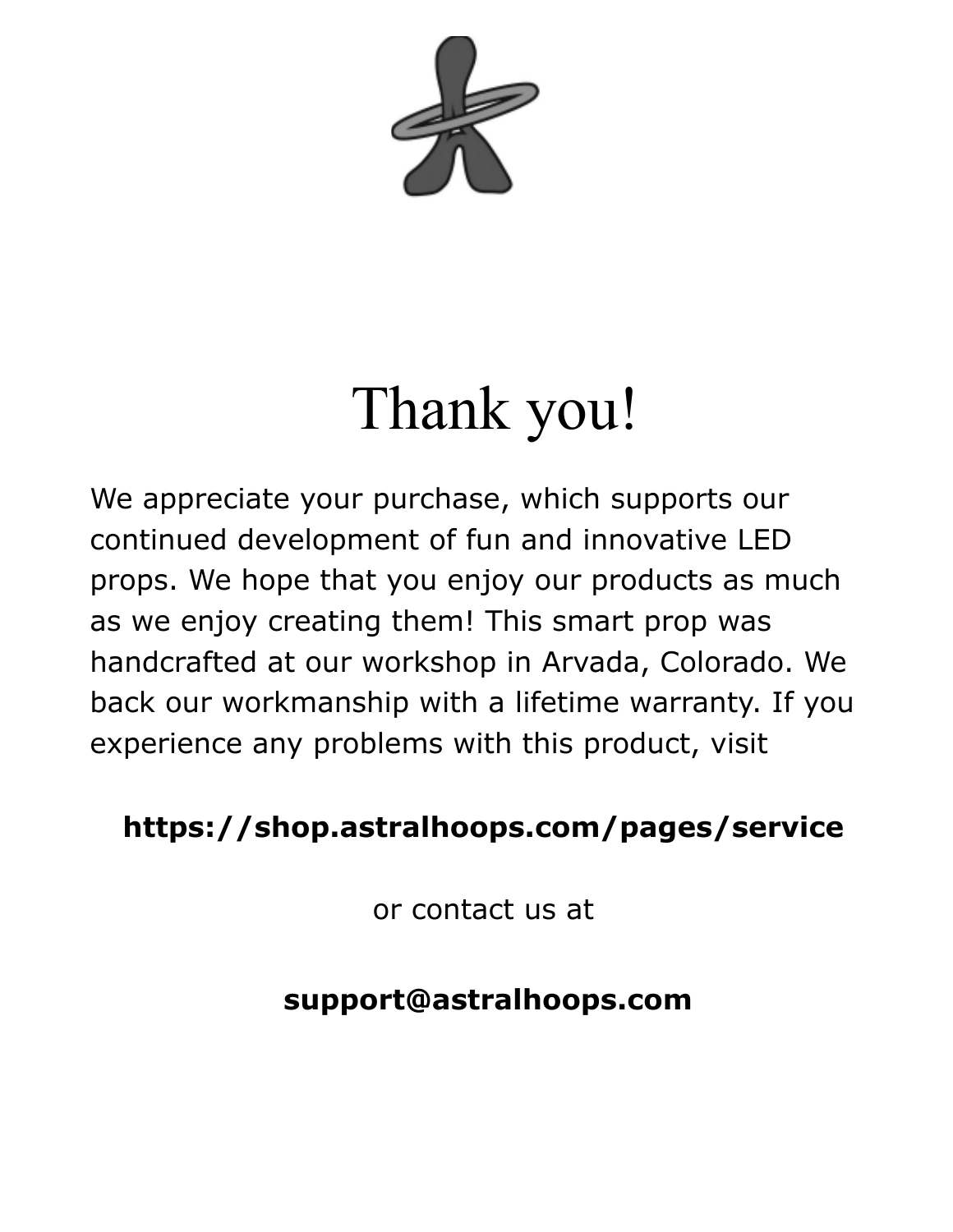# **We're happy to assist you! Astral Atomic V-AF Hoop Instructions**

#### **Assembling the hoop**

The Atomic V-AF comes with a push button connector. Simply push one end of the hoop into the other until both ends are flush together and the button pops through the hole.

#### **Taking the hoop apart**

The push button is sometimes a little tight. We prefer tight over loose since it wouldn't be very nice for a hoop to fly open during a performance. Here's a trick that makes it a bit easier: it helps to push on the button with a rigid object instead of with your finger. The end of a ballpoint pen (with the point still retracted) fits nicely over the button and works well for this. As you push the button, give the hoop a little twist so the push button goes under the hoop surface, then pull apart. With a little practice using this method, taking the hoop apart becomes much easier.

#### **Coiling down the hoop for travel and shipping**

If you need to coil the hoop later for shipping or travel, be careful not to coil the tubing any more than necessary and never smaller than a 20" diameter. Coiling it too small can cause the tubing to crease, crack, or shatter. We highly suggest using painter's tape instead of duct tape in the event that you need to coil your hoop down.

#### **Using the hoop**

#### Internal Battery model

Your hoop comes with a USB C charger. The light on the charger will show red while the hoop is charging. When the hoop is charged, the light will turn off and the charger will switch to a trickle charge. Charging takes about two hours if the hoop is completely dead. Replacement chargers are available for purchase at astralhoops.com.

To turn the hoop on, press the button on the hoop and the hoop will begin playing the first Mega Mix pattern. To turn the hoop off, press the button again and the hoop will turn off.

#### Selecting a pattern

Hold the hoop with your index finger on the joystick and the menu lights going out away from you. When in the selection menu, each light on the hoop represents a different pattern. You can click the joystick left-right and forward-back to move the cursor around this menu. To run the selected pattern, press the joystick inward. To return to the menu again from any running pattern, hold the joystick to the left for one second.

#### **Brightness**

The Atomic V-AF has a brightness control to allow you to set the intensity and manage battery life. To access the brightness menu, hold the joystick back towards you for one second while playing a pattern. Eight blue dots in the brightness menu represent the seven brightness levels. Move the cursor up and down, and press inwards to select. Crank it up for a dazzling performance or bump it down to conserve battery power.

#### Battery meter

Your hoop also has a battery meter. When playing a pattern, push in on the joystick and a series of dots ranging from green to yellow to red will appear. These represent how much charge is left on your battery. Continue to hold the joystick and the hoop will turn off.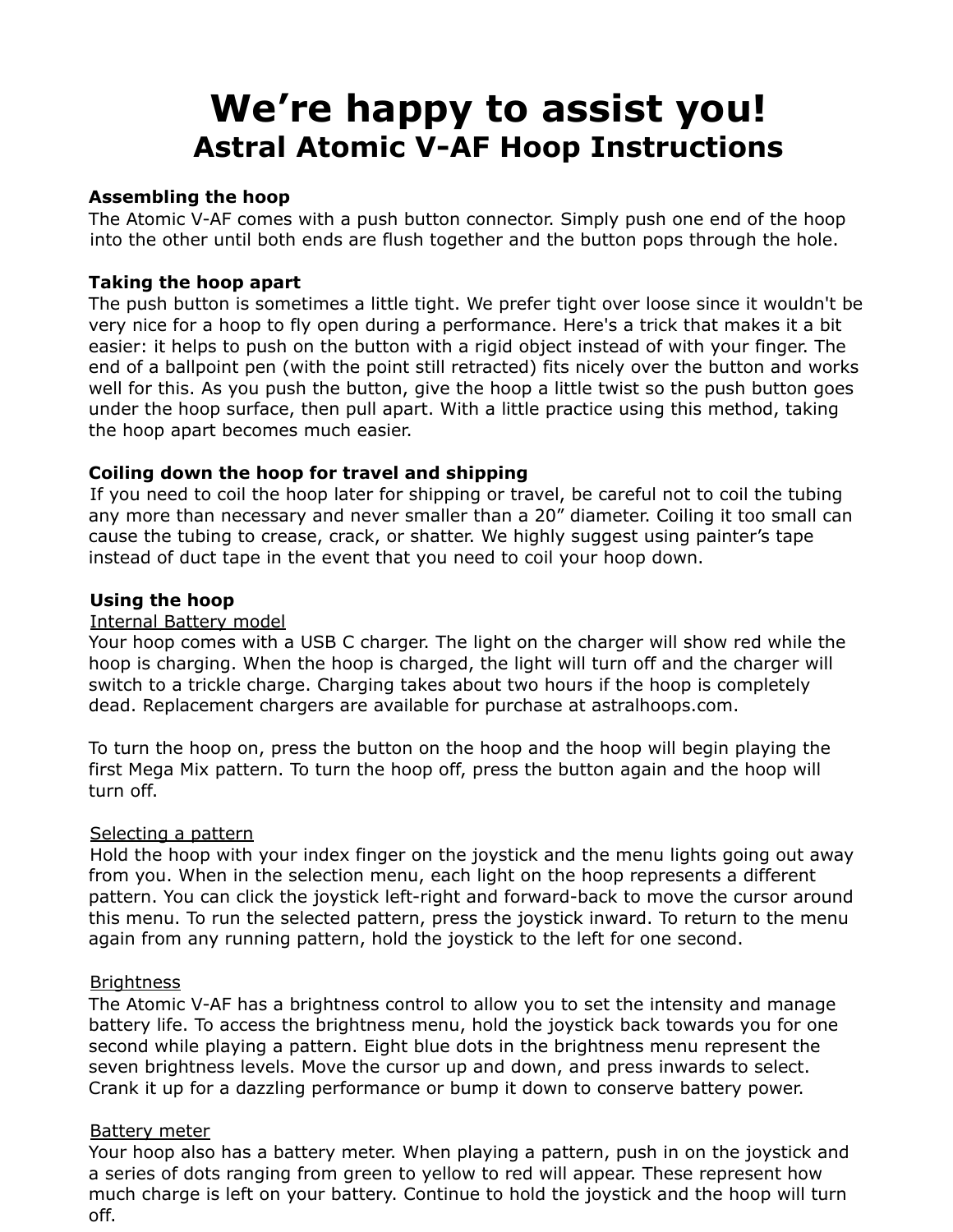#### Mega Mixes (the violet menu)

The Mega Mix patterns create a unique and continuous mix of patterns each time you use them. See the Mega Mix chart below for more details.

#### Presets (the aquamarine and lavender menus)

The Atomic V has two menus where you can save up to 30 of your favorite patterns for quick access in two different menus. These menus are aquamarine and lavender and are found in the second and third menus. If you try to select a location in either preset menu that does not already have a pattern stored, the cursor will blink red.

To store patterns in the preset menu: first, go to the pattern you would like to store. While the pattern is running, hold the joystick forward for one second. The 15 Aquamarine preset locations will now be displayed. Move the cursor to your choice of the 30 locations in either the aquamarine or lavender menus and push inwards to save it. The hoop will then go back to running that pattern and it will be stored in the chosen preset location for later access. If you choose a location that already has a pattern stored in it, that preset will be overwritten with the new pattern.

#### Customization

Each pattern can be customized to a wide variety of color and speed settings. Once you are playing a pattern, tap left or right to customize the color of the pattern. Tap forward to speed up the pattern or back to slow it down. When you find a customized pattern you like, you can save it to your preset menu(s) by following the directions above.

#### Random and Scan modes

There is an orange random mode located on menus 3-7. This mode will randomly generate a new pattern every time you select it. There are three scan modes at the end of each menu after the Mega Mixes. The lime green mode will play each pattern in that menu for 10 seconds. The pink mode will scan through each pattern in that menu for 10 seconds with a rainbow fade background. The purple mode will scan through each pattern in that menu for 10 seconds with a rainbow flash background.

#### **Atomic App for iPhone and Android**

The last hot pink menu can store up to 30 custom patterns that you can create using the Atomic App on your iPhone or Android smartphone.

With the app, you can also:

- \* Control multiple hoops at the same time.
- \* Design new patterns and send them instantly to the hoop.
- \* Create and upload large images with millions of colors.
- \* Load images from your phone and edit them with the Designer.
- \* Take pictures and send them to the hoop.
- \* Update the hoop firmware to get new features directly from your phone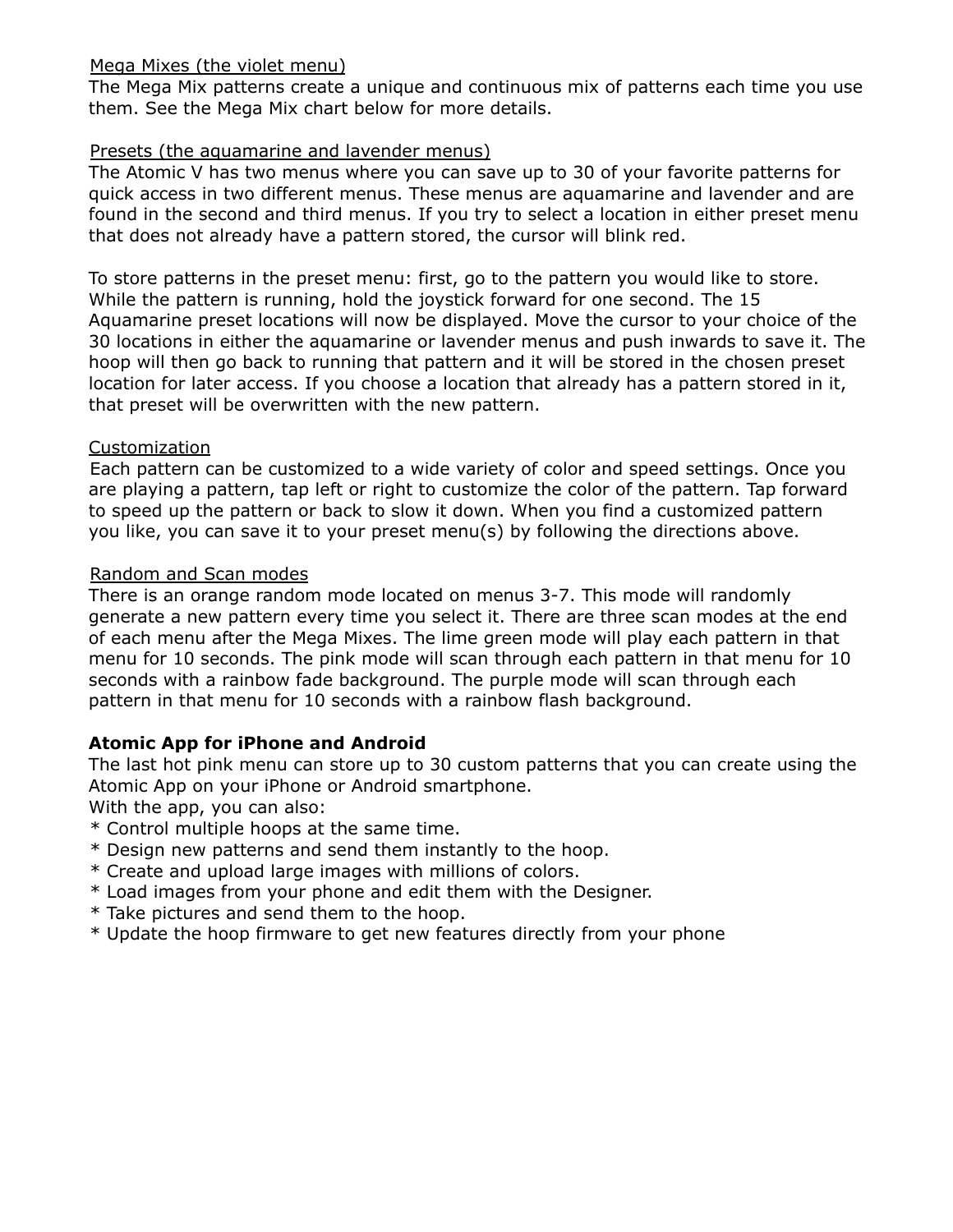| Menu      | <b>Menu Description</b>   |
|-----------|---------------------------|
| Violet    | Megamix                   |
| Aquamarin | Favs 1                    |
| Lavender  | Favs 2                    |
| Red       | Solids                    |
| Orange    | Spin 1 (Linear Spins)     |
| Yellow    | Spin 2 (Non-Linear Spins) |
| Green     | Sparkles and Comets       |
| Aqua      | Mash-ups                  |
| Blue      | POV 1 (Evoke)             |
| Purple    | POV 2 (Atomic V)          |
| Pink      | POV 3 (Atomic V AF)       |

| Hot Pink | Designer 1 |
|----------|------------|
| Teal     | Designer 2 |

| <b>Position</b> | <b>Mega Mix Pattern Descriptions</b>          |
|-----------------|-----------------------------------------------|
| 1               | Mix All                                       |
| $\overline{2}$  | Spins                                         |
| 3               | Spins with backgrounds                        |
| 4               | Spins with sparkles                           |
| 5               | Spins with backgrounds and sparkles           |
| 6               | POV with spins                                |
| 7               | POV with backgrounds                          |
| 8               | POV with sparkles                             |
| 9               | POV with backgrounds and sparkles             |
| 10              | POV with spins, backgrounds and sparkles      |
| 11              | Designer with spins                           |
| 12              | Designer with backgrounds                     |
| 13              | Designer with sparkles                        |
| 14              | Designers with backgrounds and sparkles       |
| 15              | Designer with spins, backgrounds and sparkles |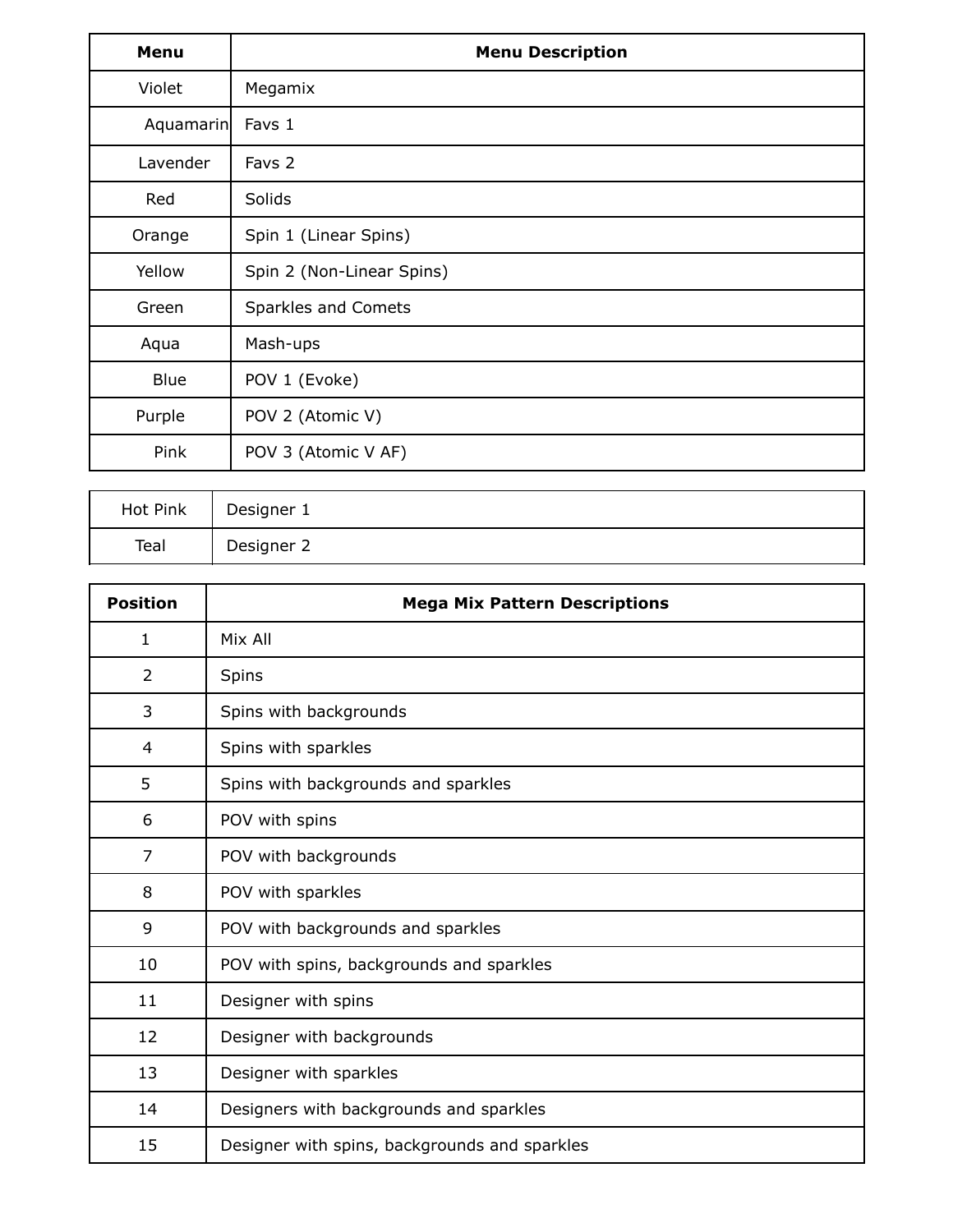# **Astral Hoop Care Instructions**

Avoid getting your hoop wet or exposing it to damp conditions. Store

your hoop at room temperature (60 to 85 degrees Fahrenheit).

Avoid prolonged exposure to direct sunlight or excessive heat such as a car parked in the sun on a hot summer day.

Avoid exposure to extreme cold. This is especially important for polypropylene hoops as polypropylene becomes brittle when cold and can crack from extreme cold. Also be extra cautious when hooping with a cold polypropylene hoop. Cold tubing will fail with less force than at room temperature.

It's important to understand the physical limitations of your hoop. The tubing used to make these and other hoops have a limit of how much force it can withstand before failing. The weight added by the LED circuit as well as the holes drilled for for the circuit interfaces compound this limit. Abrupt moves such as paddle breaks and knee reversals can apply more force than the tubing can take. Perform these moves gracefully and practice new tricks with a hoop that would be less sad to break.

Place tape over the joystick when hooping in dirty or sandy conditions. Joysticks don't like dirt or sand.

Use only the charging adapter that came with your hoop. Unplug the hoop after charging.

Don't store the hoop with the battery completely drained. This can shorten the battery life.

Hooping on a soft surface such as grass or carpet is best for your hoop. The hoop is designed to be durable, but take care not to excessively beat it or throw it at the ground.

When collapsing your hoop for travel, coil it carefully and never smaller than 20" in diameter.

Love your hoop and your hoop will love you back!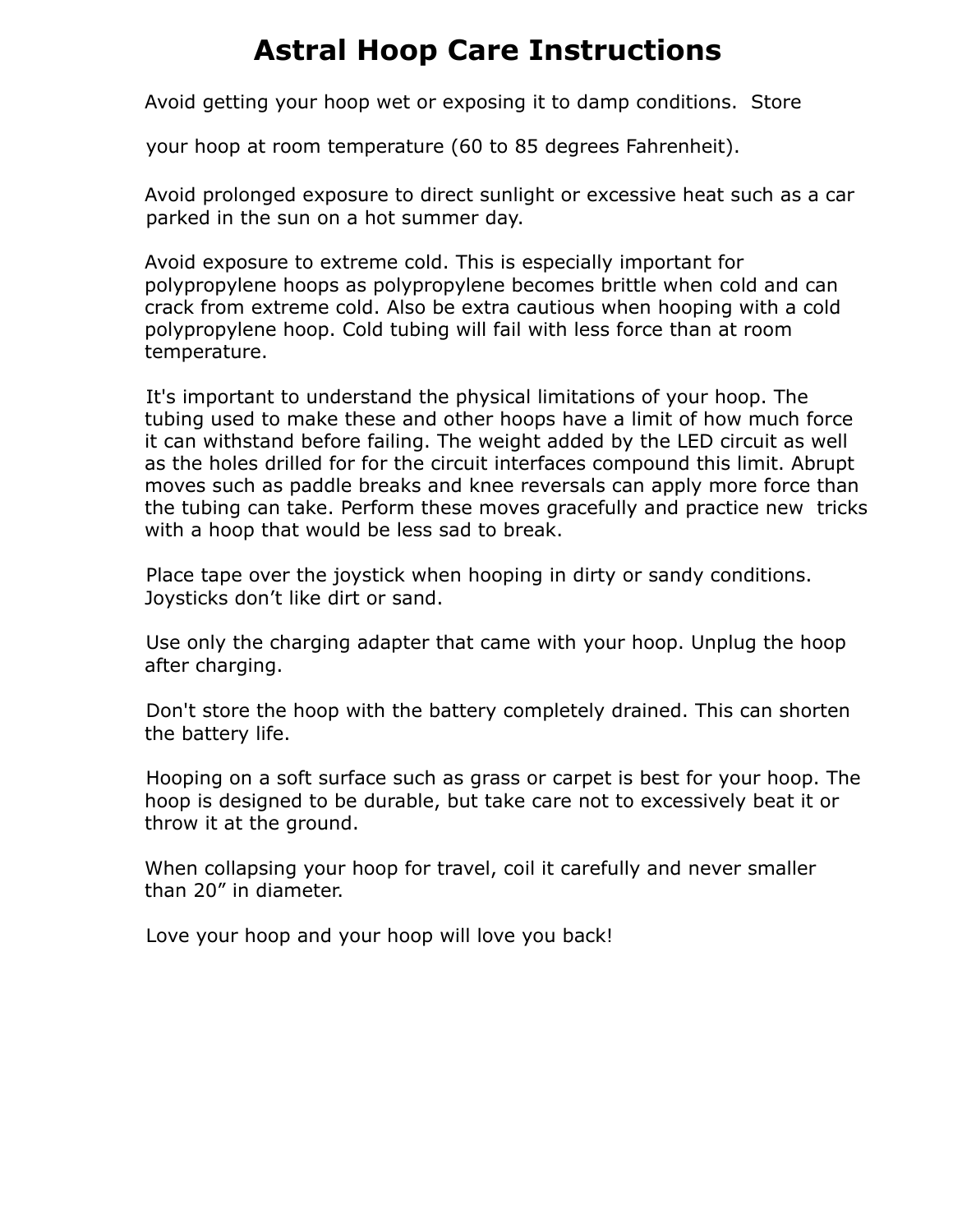# **LI-ION BATTERY WARNING**

This hoop may contain a Li-ion battery. We use advanced protection circuitry to protect the hoop and batteries in the event of a problem and minimize dangers. However, Li-ion batteries can catch fire and/or explode if misused or exposed to conditions such as water or extreme heat. Please read and understand the following cautions so you can enjoy safe and proper use of your hoop.

Never store hoop inside your car in extreme temperatures.

Do NOT expose to direct sunlight for extended periods.

Do NOT expose hoop to other extreme heat or flame.

Storing at room temperature between 40 and 80 degrees F is best.

Don't leave the hoop with a dead battery for an extended period.

Charge battery every 2 months when not in use to keep it fresh. Never leave a charging hoop unattended.

If the battery or the hoop around the battery becomes hot, swells, smokes, leaks, or is punctured, turn the hoop off, disconnect it from the charger, and put it in a safe place to observe it for approximately 15 minutes. If the battery has been damaged, do not turn on or charge the hoop. Never expose hoop to moisture. If the hoop does get wet, allow it to dry thoroughly and ensure there is no moisture trapped inside the hoop before turning it on or charging it.

Only charge with the Li-ion smart charger that we supply with the hoop. NEVER plug or stick anything else into the charging port.

Do not disassemble the hoop or tamper with the battery or circuit in any way.

#### **A note about using this hoop as a fire hoop:**

#### **We recommend that only trained and experienced fire hoopers attempt to use this hoop as a fire hoop. If you attach fire wicks to this hoop, you do so entirely at your own risk.**

Keep the flame away from the tubing and battery.

If the tubing around the battery is damaged by the fire, or if the battery shows signs of damage, or if the hoop or battery begins to swell or smoke, turn the hoop off and put it in a safe place to observe it for approximately 15 minutes. If the battery area of the hoop catches fire, put it out with a class C fire extinguisher, NOT water.

Do NOT turn the hoop on or plug it into the charger if the battery or the tubing around the battery shows signs of damage due to heat or fire.

#### **Contains Transmitter Module FCC ID: A8TBM71S2**

This device complies with Part 15 of the FCC Rules. Operation is subject to the following two conditions: (1) this device may not cause harmful interference, and (2) this device must accept any interference received, including interference that may cause undesired operation.